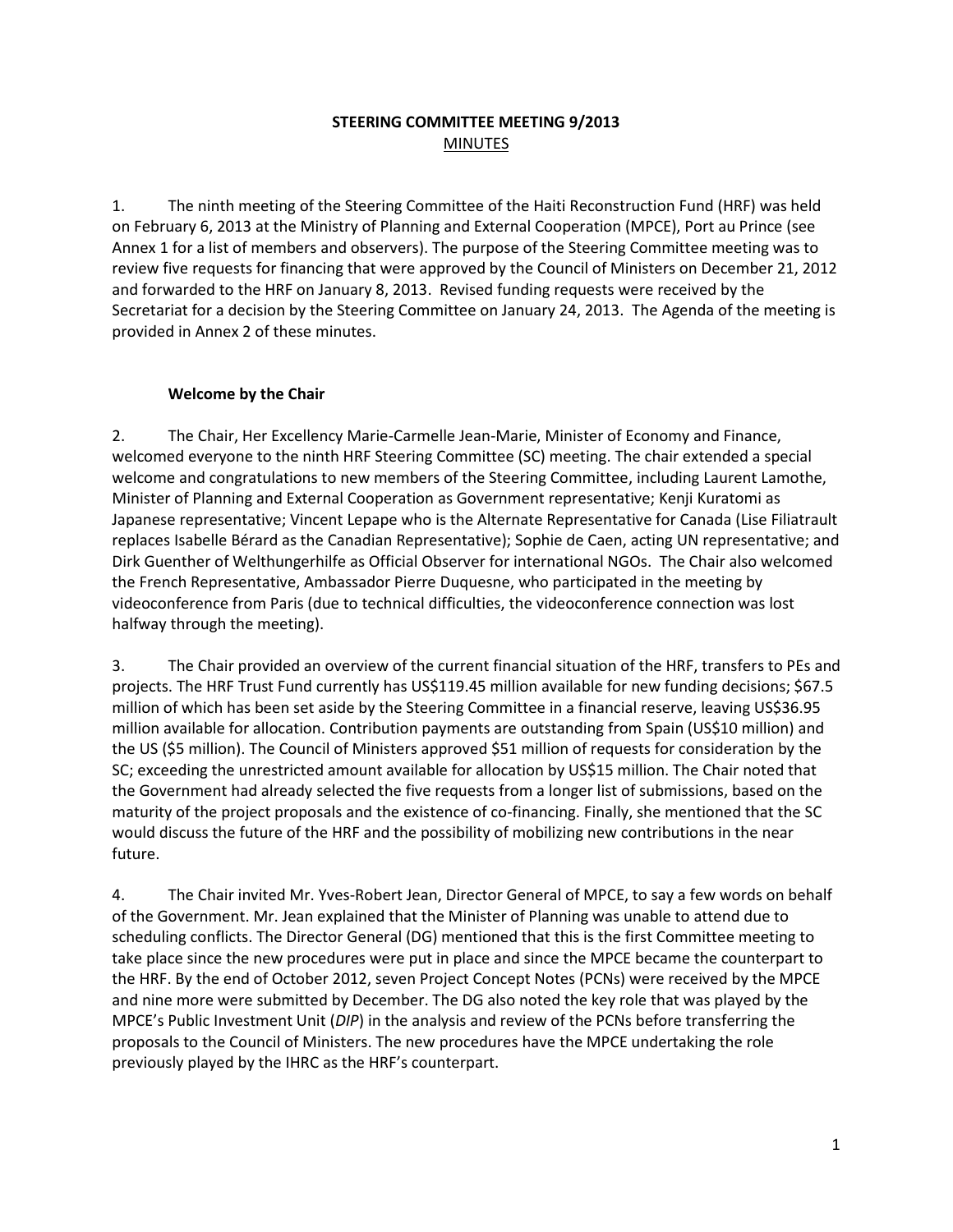5. The Chair presented the agenda for the meeting and requested adoption of the agenda. Norway's Representative (Eva Tuft) noted that it had requested a discussion on the future of the fund while the proposed agenda item was somewhat different. The agenda item reads: "Future of the Fund: Future Contributions and Mid-term Review" and she felt that the future of the Fund is a separate agenda item from new contributions and the mid-term review. Apart from the comment from Norway, there were no other objections to the agenda.

# **Brief Updates**

6. *Trustee*. The Trustee, represented by Mr. Jonathan Caldicott, noted that due to overall lower returns on investments worldwide, investment revenue on the funds held in trust have been modest. Also, there are outstanding cash contribution payments totaling US\$15 million due from Spain (\$10 million) and the US (\$5 million). Additional financial information on the HRF is available in the Trustee's Quarterly Financial Report posted on the HRF website (also available at [www.worldbank.org/fiftrustee\)](http://www.worldbank.org/fiftrustee).

7. The local French Representative (Yves Malpel) asked the Trustee to provide a breakdown of the funds held in reserve by the Trustee. The trustee provided a clarification that the financial reserve did not represent Steering Committee funding decisions in accordance with the HRF governance documents and Administration Agreements with the trustee, but was rather a notional set aside established by the Steering Committee. Therefore, the HRF Manager (Joe Leitmann) responded that \$67.5 million are currently held in reserve, comprised of: \$40 million for the Artibonite 4c dam; \$20 million for budget support; and \$7.5 million for targeted budget support.

8. The French Representative commented that France had expressed a preference that \$28.6 million of its contribution be used for budget support and that it would not like to see funds allocated for project financing at the expense of budget support. France has also expressed a preference that \$3.7 million be used for project financing in the education sector. After consulting with the HRF Secretariat, France had decided against requesting that these funds be put in reserve.

9. *Secretariat*. The HRF Manager referred to the Secretariat's written report (document SC 9/3) and highlighted that the HRF Secretariat had underspent its approved budget by 12% in the previous fiscal year. Seven months into the current fiscal year, the Secretariat has spent less than half of its budget and is anticipating another budget under-run this fiscal year.

10. The HRF Communications Officer presented the new look of the HRF website to the SC. The most important improvements are easier navigation throughout the site and the Projects page which provides relevant information, photos and links for each HRF-financed project. The Communications Officer then presented the Input Tracking System which will allow project beneficiaries to provide feedback on HRF-financed projects. The System consists of a four-digit number (4737) which beneficiaries can use free of charge to text feedback to the HRF. The HRF Secretariat will then assess, forward and track resolution of the issue by the relevant Partner Entity. The cost of the System, which is being provided through Digicel, is \$300 for installation and 3 gourdes per text.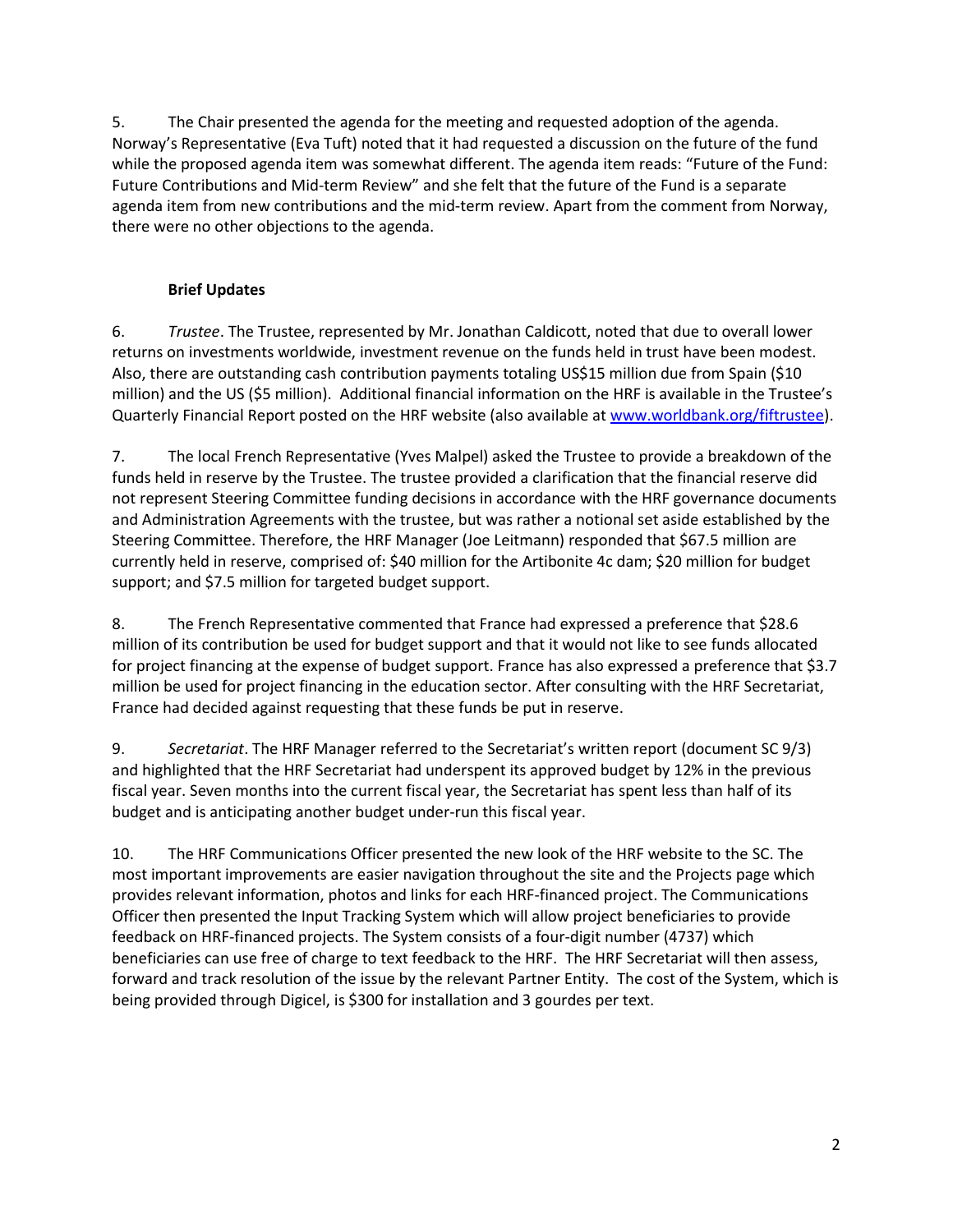#### **Partner Entities**

11. *IDB* – The IDB Representative stated that there are currently two active operations for which the IDB is serving as Partner Entity, both in the education sector. The first project is going well with a disbursement rate of 39%. The second operation, which focuses on technical and vocational training, will start this year. Next, the IDB Representatives presented the components of the two restructured projects under its supervision. The Partial Credit Guarantee Fund (\$12.5 million) has been reformulated with \$5 million going towards the extension of the pilot program to support small-scale businesses and pilot funding for leasing facilities and \$7.5 million going towards a program to support smallholder agriculture with the Ministry of Agriculture. The Natural Disaster Mitigation in the South Project has been reformulated to go towards the sustainable management of upper watersheds (Macaya National Park) and the Institutional Reform and Modernization of the Energy Sector Project to stimulate investment in micro hydro power plants.

12. *UN* – As of February 1<sup>st</sup>, the former UN Representative at the SC, Mr. Nigel Fisher, is the acting Special Representative of the Secretary General (SRSG) of the UN in Haiti. As such, Ms. Sophie de Caen, Senior Director of the UNDP for Haiti, is the acting Resident Coordinator/Humanitarian Coordinator (RC/HC) of the UN, and the UN representative on the SC. The UN Representative commended the strengthening of the Haitian Government with the transfer of the HRF counterpart from the IHRC to the MPCE. She noted that four of the ten projects under UN supervision are now closed and that the UN is satisfied with the performance of the projects. There has been an acceleration in the implementation of HRF projects supervised by the UN with a rate of implementation with nearly 68% in December 2012 compared to 48% in June 2012. There is a focus on capacity building and national leadership. Four of the 10 programs focus specifically on capacity building, and 64% of allowances projects are implemented through national institutions (whether government, NGO or private. The 16/6 project is a good example of UN-coordinated action in support of the Government through the *Unité de Construction des Logements et des Batîments Publics* (UCLBP). So is the Reduction of Vulnerability in the South project where 70% of the project goes through state/municipal/Departmental entities. There has been substantial strengthening of communities through the 16/6, Debris Management and Housing Support projects. These programs have been able to refine their methodologies. The Representative emphasized that programs are administered according to international standards, which is an obligation of Partner Entities for the management of funds. There have been significant advances made possible through HRF financing. Post-earthquake needs remain large and at this time there is a need to look at structural problems.

13. *World Bank* – The World Bank currently has one HRF-financed project under implementation – the Port-au-Prince Neighborhood Reconstruction Project (PREKAD - \$65 million). PREKAD highlights include the signing of contracts and the restructuring of the project. At the request of the Government, the SC approved World Bank restructuring of the project to facilitate the safe return of about 13,000 families from camps back to neighborhoods. Contracts have been signed with IOM and JPHRO who already moved the first families from the camps last week and more will leave this week. Another project for which the World Bank is Partner Entity, but which has not been developed, is the Emergency Social and Economic Recovery Grant (targeted budget support) for which \$15 million was set aside by the SC. In the end, it was not possible to prepare the operation. It has not yet been possible to get a decision from CIDA on an alternative approach for using the \$15 million, i.e. to co-finance the World Bank's Education for All Program. The World Bank is awaiting a response from CIDA on the use of the funds.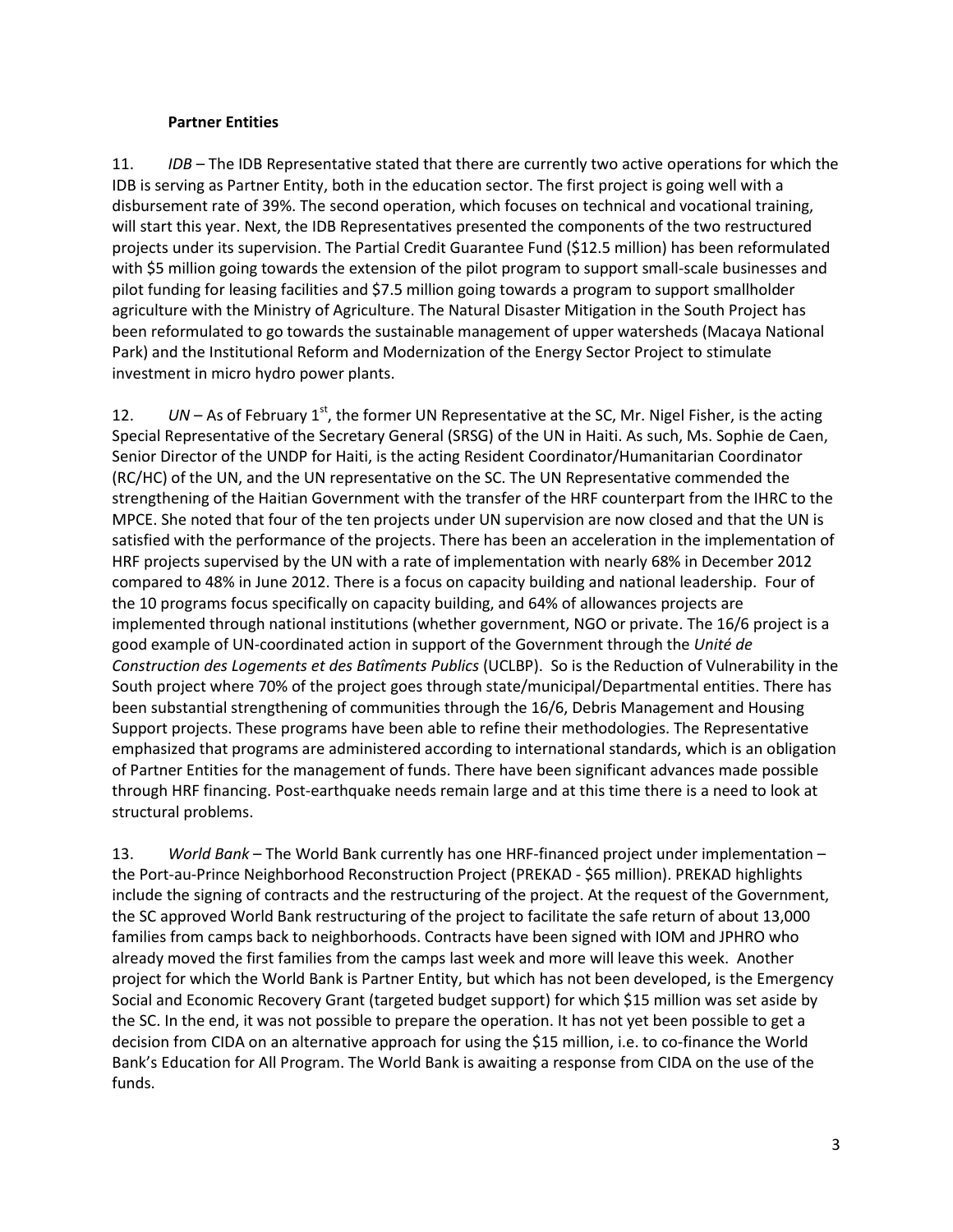14. The Canadian Representative responded by saying that Canada would like to discuss the use of these funds with SC members but CIDA needs a decision from the relevant Minister in Ottawa.

## **Consideration of funding Requests of the Gov't**

15. The Chair reminded the SC that \$36 million is available for allocation while the Government has requested \$51 million to finance projects. She also reminded the SC that there is \$67.5 million in reserve, \$15 million of outstanding payments and \$15 million that has been set aside for targeted budget support (the latter already reflected in the funding availability). To deal with this shortfall, the Secretariat has proposed four options. The Chair invited the HRF Manager to present these options. The HRF Manager presented the four options that have been discussed with the Government:

- 1. Option 1: Inform the Government of the financial constraint and request the Government to prioritize or reduce the amount of the requests so they correspond to funds available. In this case, the HRF SC would not have to reject requests;
- 2. Option 2: Permit the allocation of requests in function of administrative agreements/arrangements signed and not what has actually been paid in by donors. In this option, the Trustee would initially be able to transfer only the amount available, e.g.70% of the requested funds and the remainder could be transferred once the outstanding payments were received. The complication is that Spain and the US would probably want to express a preference for the \$15 million in outstanding funds. Furthermore, Partner Entities would have to accept the risk in the case the funds are not received from Spain or the US.
- 3. Option 3: Approve the Government's requests based only on funds available, e.g.\$36 million out of \$51 million (70%). The Secretariat and the Government could then try to mobilize additional contributions in the meantime to make up the shortfall. Again, the PEs would have to accept the risk of only receiving 70% of the funds or reduce the amount of each request to match available funds.
- 4. Option 4: Review the reserved funds and decide to allocate some or all of the funds to the Government's requests.

16. The Chair indicated that all five projects are a priority for the Government. There are some projects that can reduce their budget, but others that cannot, such as the Peligre transmission line. The Chair reminded the SC that since three-quarters of the funding is already available for the Radiotherapy and Chemotherapy Center; it is a Government obligation to pay the remaining one-quarter. At this time, the Chair invited comments from the SC.

17. The US Representative said that with regard to the outstanding \$5 million from the US, the US had anticipated that it would request that the Steering Committee allocate it to budget support, but may be able to support other uses. He then proposed that the SC discuss each project because he was not sure whether all five would be approved at this meeting.

18. The World Bank representative encouraged the SC to reflect on why the HRF was created in the first place. The idea was that bilateral agencies had their own programming objectives and there were other projects that were not likely to be funded via bilateral cooperation – "orphan projects" - and this Fund could finance Government priority projects that were not programmed by the bilateral donors. The Fund was also meant to be flexible and not destined for specific projects. The Representative suggested that the SC keep in mind the multilateral character and country ownership principles of the Fund.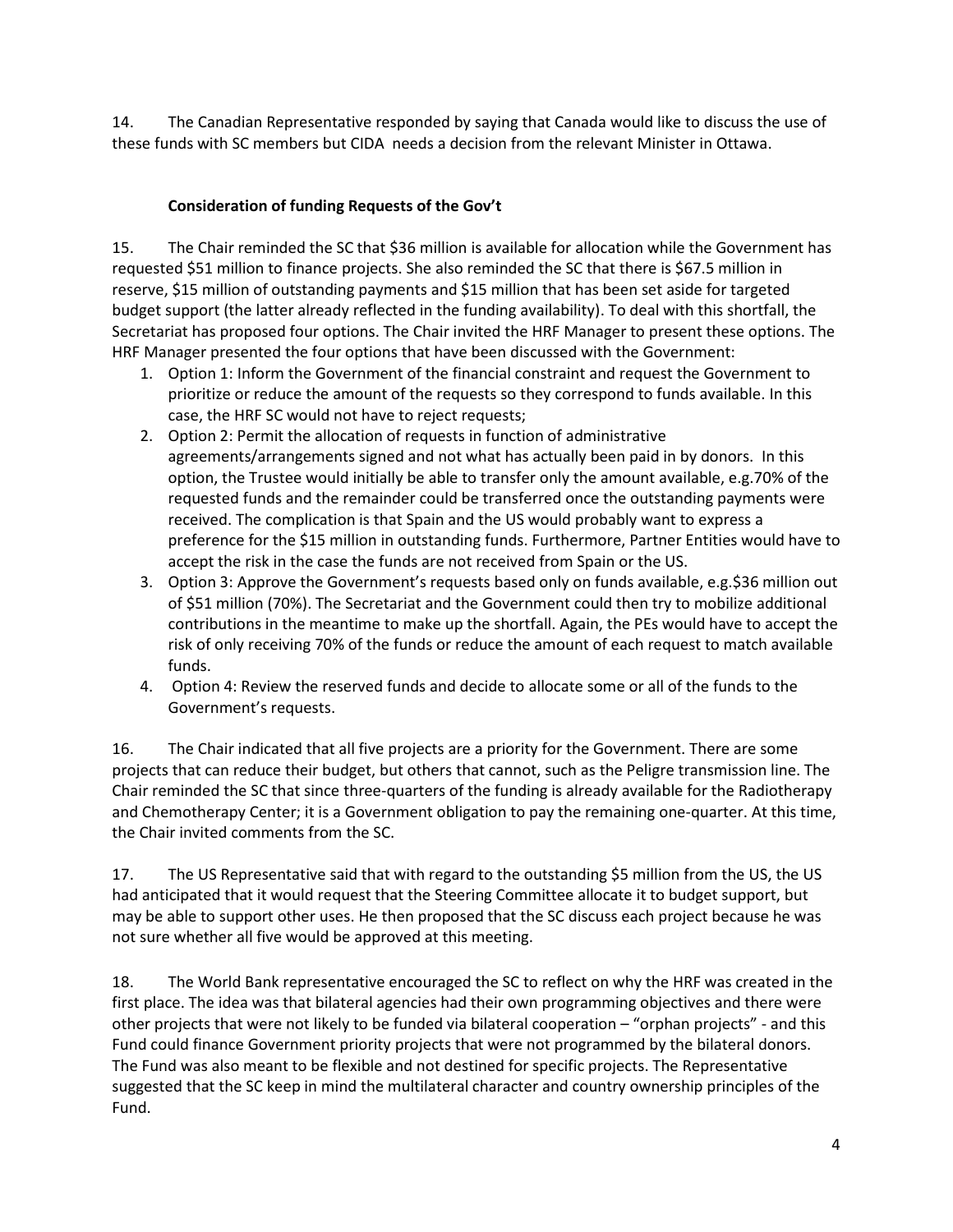19. Spain agreed with the US proposal to review the five projects before discussing the financial situation. The French Representative agreed with the US and Spain, to look first at the projects, see what the SC members think and then after discuss the financing issue. The Canadian representative further supported the US, France and Spain's proposal to look at the portfolio of projects, which could lead the SC to a choice that would make the financial discussion easier.

20. The UN Representative noted that, for options 2 and 3, the UN cannot receive partial funds. When it signs for a project, the total project funds signed must equal the funds received. As such, the UN could not abide by options 2 and 3. An alternative would be to reduce the funding requested for individual projects in order to correspond with available funding.

21. The Chair invited the Government implementing agencies and Partner Entity to present the five projects to the SC.

22. *National Center for Radiotherapy, Chemotherapy and Nuclear Medicine in Port-au-Prince (MSPP).* The first project was presented by Dr. Jean Ronal Cornely, Coordinator of Radiotherapy, from the Ministry of Health. The Ministry of Health (MSPP) renewed cooperation with the International Atomic Energy Agency (IAEA) in 2006 and Dr. Cornely has been working on the project since 1992. The IAEA had some pre-requisites for the construction of this Center, including a law on nuclear energy and naming of an institution to be responsible for nuclear energy. As such, a nuclear unit was set up. The total cost of the project is \$40 million, of which the IAEA will provide \$30 million for the training of personnel at the Center, equipment purchase, and other operational expenses. Chemotherapy was added to the project and at this time approximately 12 people have been trained abroad in chemotherapy and radiotherapy, financed by the IAEA. These people are now on the MSPP payroll. The Center needs to continue to train and offer services to the population since there is no structure in the country that offers this kind of service. Currently if someone has cancer, if untreatable by surgery, the person has no option but to pay \$260,000 to \$300,000 for treatment in the US or elsewhere.

23. The Chair mentioned that she had had cancer and was treated in Haiti. However, she was only able to receive such treatment because her husband is a doctor with knowledge of medical in-country opportunities. Currently, Haitians need to go the Dominican Republic or Cuba for treatment if they can afford to. Dr. Cornely mentioned that the cancer mortality rate in Haiti is 58 out of 100,000. In comparison, Nicaragua is 28 out of 100,000.

24. *Strengthening of clinical, community and pedagogical activities at the University Hospital of Mirebalais – (MSPP)***.** This project was presented by Dr. Maxi Raymonvil of MSPP. Dr. Maxi mentioned that the earthquake badly damaged the General Hospital in Port-au-Prince which had previously trained doctors so the Government decided to build a training hospital outside of Port-au-Prince. The President of Haiti inaugurated the Mirebalais University Hospital (HUM) late last year. This week, the HUM is recruiting staff to start treating patients as of March  $1<sup>st</sup>$ . HUM serves the Central Plateau as well as the Artibonite and the West Departments. The HUM currently has \$4 million in co-financing from Partners in Health for hospital costs but needs another \$8 million to cover other costs. Dr. Alfred, the head of the MSPP's Project and Evaluation Unit, added that the HRF has not yet financed any projects in the health sector. The two proposed health projects are well-aligned with Haiti's Development Plan in terms of social rebuilding and a health system that provides universal access.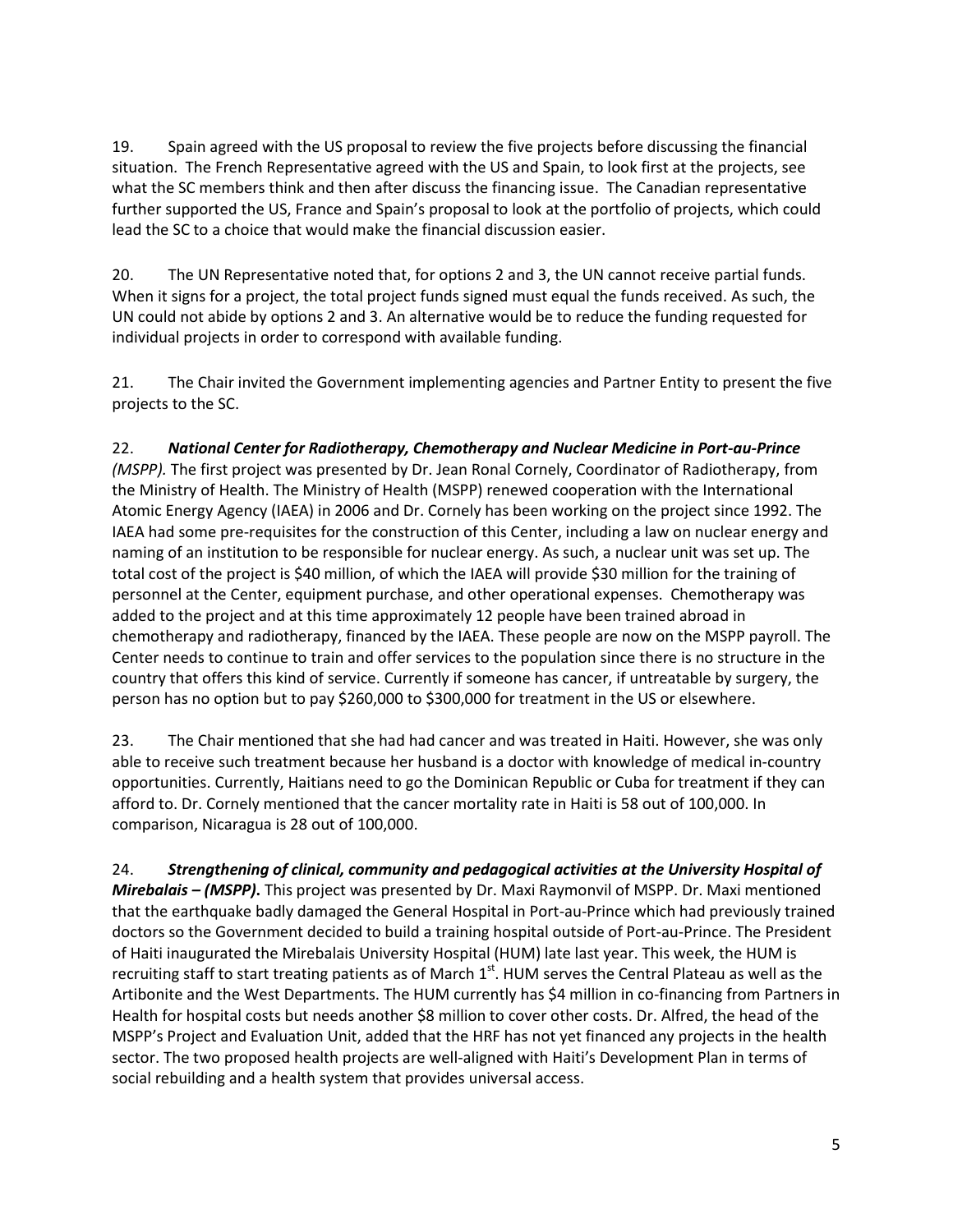25. *Rehabilitation of the Transmission line between Peligre and Port-au-Prince (EDH).* The EDH representative, Camille Cange, head of the EDH Project Coordination Unit, described its current project to rehabilitate the hydroelectric plant at Peligre which is being financed by the IDB and KfW. This proposal requests funding for the rehabilitation of the transmission line between Peligre and Port-au-Prince, and could cost closer to \$20 million. Peligre is very important for Port-au-Prince's electricity grid but both the hydroelectric plant and the transmission line are 42 years old. The rehabilitation of the line will allow the transport of electricity from the hydropower plant to Port-au-Prince. Amongst other things, additional pylons are needed and transformers need to be replaced. A feasibility study currently taking place will allow the EDH to confirm the exact amount needed for the project.

26. *Job Creation (MPCE)* – Mr. Alejandro Pacheco, the current UNDP manager for the 16/6 project, introduced the Job Creation project. In the execution of the 16/6 project, the main concerns of beneficiaries was work to obtain revenue to pay basic costs and improve their lives. Based on this, a job creation component was included in 16/6. The Job Creation project proposes activities outside of Portau-Prince to help create economic activity and reduce the incentives for people to migrate to Port-au-Prince. The role of small and medium enterprises in economic growth is undeniable, with more than 90% of jobs in Haiti being created by micro, small and medium enterprises (MSMEs). However, MSMEs are not competitive. This project focuses on the opportunities created by the public and private sectors in Port-au-Prince and the South (*Grand Sud)*. The proposal was prepared with MPCE, MCI, MEF, MICT, and the ILO. The first component of the project aims to develop an employment strategy. The first component will develop an employment strategy and provide support to local institutions. The second component would create 5000 jobs in 24 months through support to MSMEs. The project budget totals \$11 million of which UNDP and ILO would contribute \$1 million with \$10 million of co-financing from the HRF.

27. *Canaan-Jerusalem (UCLBP)* – Mr. Odnell David, Director of the Housing Unit at UCLBP, presented the project. After 2010 the area currently known as Canaan-Jerusalem was expropriated by the Government. Uncontrolled occupation began without any respect for the norms of urban planning. UCLBP has carried out a study on the spatial organization of the area. The Government is looking at how it can better organize the area, stop the uncontrolled settlement and improve the condition of families living there. The Government has a moral obligation to take care of these people and undertake investment. This area poses a threat to neighboring industrial and touristic development, especially given its proximity to the *Côte des Arcadins*.

28. The Chair added that the government is also working on a \$20 million proposal for co-financing of a budget support operation that would be done with the World Bank. It hopes to present this to the SC in March. At this time, the Chair invited comments from SC members on the projects.

29. The US representative asked four sets of questions about the projects: (1) Where would the National Chemotherapy Center be built? Is there confirmed agreement that the IAEA will come forward with its funding for the project? (2) How sustainable is the proposal for HUM? Much of this money is to be spent for the first year of operating costs. What happens afterwards? Who will fund ongoing costs after that? (3) For the transmission line, what is the explanation for the difference between the \$8 million proposal for financing and the fact that the EDH representative said it would cost more like \$20 million? (4) On Canaan-Jerusalem, only one-third of the anticipated funding has been requested (i.e. \$15 million out of \$45 million). As \$15 million will primarily go towards planning and studies, where will the additional funding come from?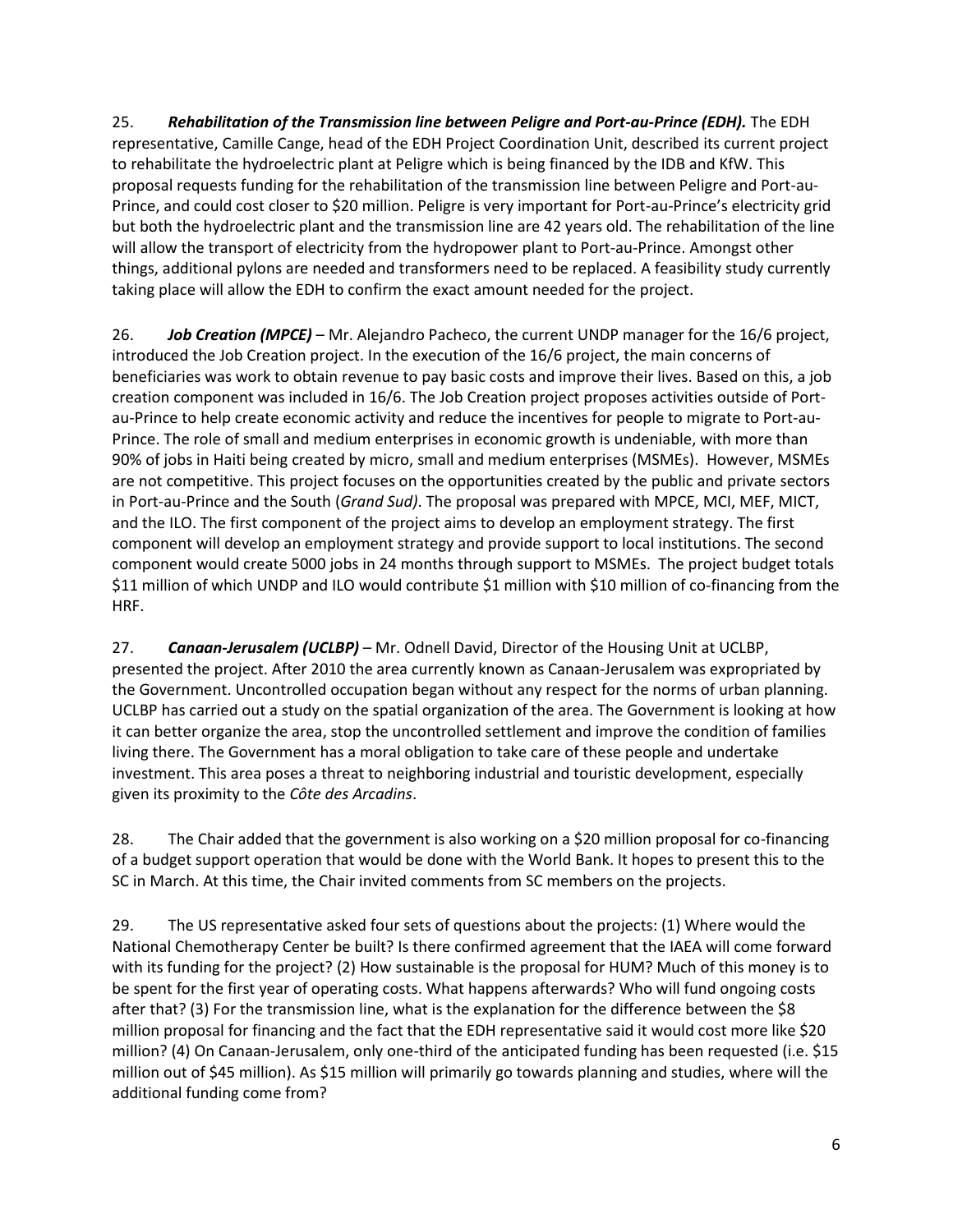30. The various government representatives responded to the questions: (1) the funding from the IAEA has been committed to the Government. The Center will be constructed at the Military Hospital site – the current location of the MSPP. The site was identified by the Government due of its proximity to the University Hospital where cancer-related surgeries will be performed. An impact assessment mission will soon take place with WHO and PAHO for the implementation of an anti-cancer campaign. (2) The HUM is integrated with the MSPP's network of health centers and hospitals. For the moment, HUM benefits from various sources of funding (the Global Fund, the World Bank, etc.) It is working on a business plan, including inputs from Social Insurance and the Ministry of Social Affairs. HUM looks forward to eventual funding from the Government's budget. (3) The EDH representative explained that the request of \$8 million for the rehabilitation of the transmission line is based on an estimate from a study done in 2008. For the rehabilitation of the Peligre hydroelectric plant, following the bid, the costs were seen to be nearly double. As such, they applied the same logic to the rehabilitation of the transmission line - that the cost would be higher. The IDB representative added that they would like to start the technical study in March to finalize cost estimates and have the study finished by June. As such, the final cost of the project should be available in July. Also, the IDB has been discussing with the US an additional contribution to cover the project costs. (4) The UCLBP representative explained that the request for HRF funding constitutes a first step in undertaking activities in Canaan-Jerusalem. They estimate they may need around \$50 million but that this amount of funding is not currently available. So, UCLBP prioritized some activities to be able to begin the work so that the Government of Haiti could already start addressing the problem.

31. The Norwegian representative indicated that the US had raised relevant questions on the HUM. She wanted to know what the situation is like with other Departmental hospitals since the Mirebalais hospital has already received considerable support. On the Job Creation project, she noted that it is important that the Project not 'reinvent the wheel' and should build on what already exists. Furthermore, communities have been asked numerous times what their needs are and the project should avoid asking the communities again about their needs since this has already been determined in most departments.

32. The Canadian representative agreed with the questions raised by the US, in particular the question of sustainability of the HUM. He also noted that, in the long term, the funding of the hospital needs to be taken over by the Government. Regarding the Job Creation project, the Canadian representative wondered how one could create 20,000 jobs with a project of \$10 million. Are these figures realistic? The Concept Note doesn't explain clearly how this will be achieved.

33. The Ministry of Health official responded to the question posed by the Norwegian representative on Mirebalais. The HUM is an MSPP hospital and the current focus is making the hospital operational, especially as construction has been completed. The current health situation in Haiti is such that most Haitians have to leave to get health care abroad. If the HUM is functional, people who would have left and paid for care abroad could now go to the Mirebalais hospital. They are currently working on a financing plan. Eventually the need for external funding of hospital costs would be reduced because the MSPP is trying to ensure that it can pay for staff once the hospital is operational.

34. Mr. Pacheco from UNDP addressed Norway's question on job creation. The Job Creation project would follow the approach used in the 16/6 project. Prioritization of community needs is already being done in 16/6 with NGO facilitation so one could build on this approach. Concerning Canada's question,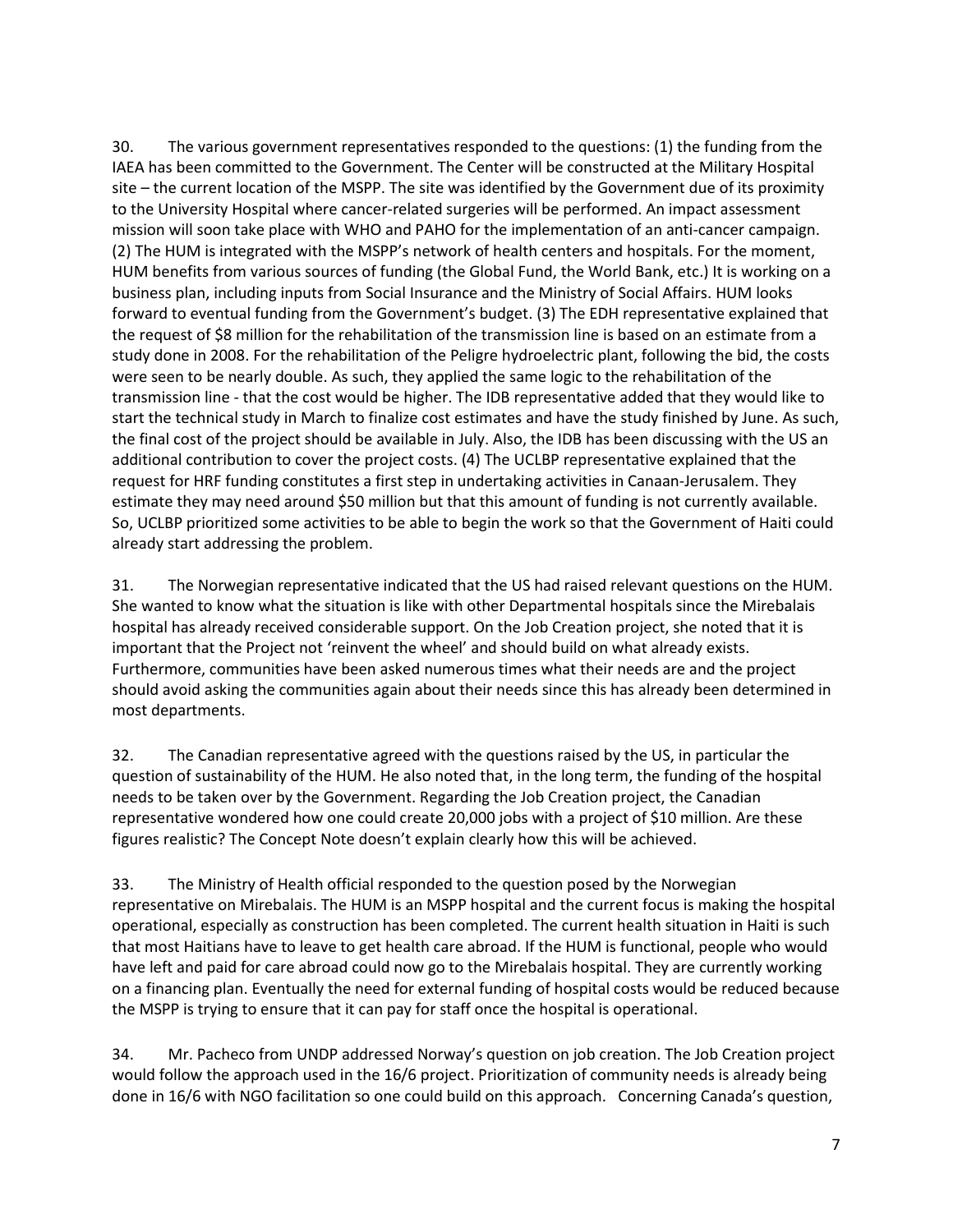Mr. Pacheco reiterated that the creation of 5000 jobs would be supported in the private sector. Another 15,000 could be created through the public sector, e.g. through infrastructure projects and training.

35. The Chair recognized a non-member, Mr. Gregory Mevs, who is the Honorary Counsel for Finland. He asked: (1) How will the control of urbanization in Canaan-Jerusalem benefit the entire commune of Croix de Bouquets? (2) Is it foreseen to bridge the work undertaken in the project with strengthening of the cadaster? (3) There are several services that are mentioned – solid waste management, potable water, etc. Is there a chance that the solutions being offered would be too sophisticated and unable to be absorbed by the existing institutions?

36. The UCLBP representative recognized that Canaan-Jerusalem is an ambitious project so all sectoral ministries of the government have to be involved as well as the municipality of Croix de Bouquet as well as the local population. The exact resources needed to finance the various urbanization projects need to be further refined. Furthermore, the landowners and the municipality have an important role to play in terms of taxation.

37. A member of the Norwegian delegation (Mr. Joel Boutroue) asked whether the MSPP has a clear budget for recurring costs for all 12 Departmental hospitals. For the job creation project, the project could be more geographically targeted to avoid being spread too thinly. For Canaan-Jerusalem, the rule of law/law and order are important. Finally, how can one ensure that the project will not create a greater 'pull' factor for people to move from the rural areas to Canaan-Jerusalem due to the availability of better services and improved living conditions?

38. At this point in the meeting, the Minister of Finance thanked the government agencies and asked them to leave so that the SC could continue deliberations on the project proposals.

39. The US volunteered to go first and put forward its recommendations for the five proposals.

- 1) Job Creation the US recognizes that there is no higher priority than job creation and is pleased to see that the GoH approved this project. However, as came out during the questioning, the project is broad in its objectives (value chains, SMEs, investment funds) and ambitious (\$10 million over two years). The representative noted that permanent job creation was not sufficiently addressed in the project concept note. As such, the US representative asked to defer a decision so that the Government could rework the PCN to focus on permanent and targeted job creation. Deferral should not mean too far in the future but perhaps by the CAED meeting which is scheduled to take place on February 21 $^{\rm st}$ .
- 2) Chemotherapy Centre the US recognizes the importance of expanding health services and strengthening health capacity. There are plans for the MSPP to be more financially independent by 2017 with support from a multi-donor trust fund and this project could support that. The US is very invested in strengthening the MSPP (currently are allocating \$1.1 billion over 5 years). As such, the US would like to support the approval of the project, especially now that IAEA's funding is guaranteed.
- **3)** HUM the proposal only covers one year of expenses and lacks a long-term sustainability plan. Funding and sustainability are problems symptomatic of all government hospitals in Haiti. This project may create a precedence of the HRF subsidizing recurrent costs. Thus, the US would request deferral of a project decision until a sustainable and long term proposal can be submitted.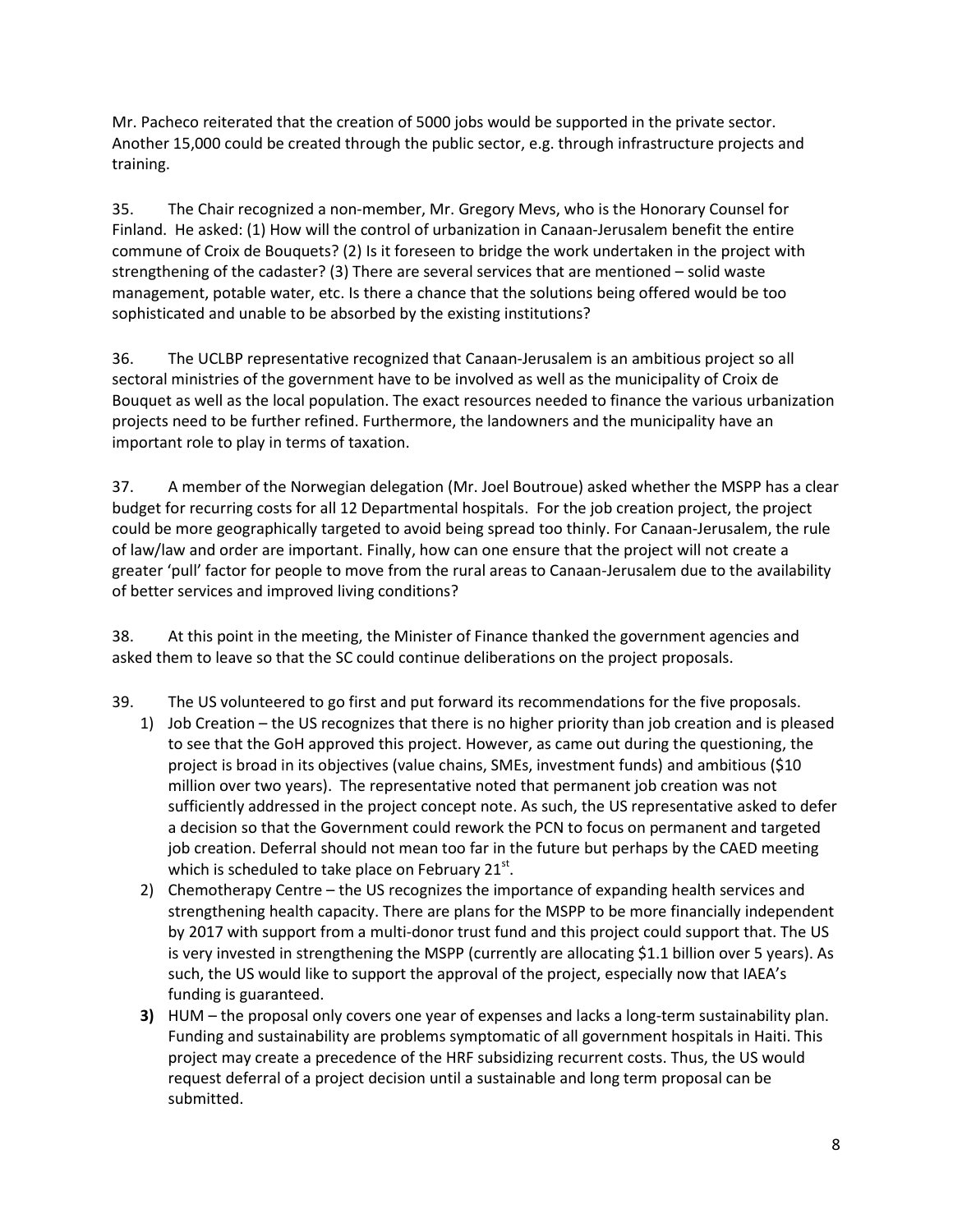- 4) Peligre there is no greater need than improved electricity supply and access. The US supports the \$8 million proposal but is also happy to defer it until the total cost of the budget can be presented.
- 5) Canaan-Jerusalem The US did not get a clear answer on where the rest of the funds will come from. It was pleased that the Government has already commissioned some studies and asked that the results of these studies be made available to the SC before a decision. The US would also like for the rest of the funds to be identified and requested to defer a decision.

40. The French representative applauded the innovation of having the Government's implementing agencies at the meeting to present the projects. France's position on the project proposals is as follows:

1) The Job Creation PCN is too vague. Also, there is some confusion over who is the implementing agency. France would prefer to see a Haitian Government entity at the center of the project.

2) The Radio-Chemotherapy Center presents two types of risks. The first is financial – such a Center would have high operating costs and there is no health insurance in Haiti. Secondly, there is a radiation risk. Radiotherapy is potentially dangerous to patients if done in an environment that is not completely controlled.

3) HUM - France recognizes the quality of the work Zanmi Lasanté has been doing in the Central Plateau. The hospital was quickly constructed and is modern in design. Zanmi Lasanté is a good partner so France is more inclined to support this, especially if there is more assurance that Zanmi Lasanté will be a partner in the longer-term. Could there be a more formal partnership with Zanmi Lasanté?

4) France supports the \$8 million financing request for Peligre and looks forward to the final cost estimate.

5) Canaan – France is happy to see that this issue has not been ignored and that the Government is taking responsibility. The Project Sheet should be corrected so that the implementing agency is UCLBP and the PE is UNDP.

41. The Spanish representative presented Spain's position on the five proposals:

1) On HUM and the Chemotherapy Center – it is necessary to have sustainability plans and ensure the Government can maintain costs before consideration of the request.

2) Peligre is very relevant but the request should be resubmitted once the exact costs are known.

3) Canaan – This project is very relevant and Spain supports it.

4) Job Creation – Spain endorses the US and Norwegian comments.

42. The Japanese representative manifested its support for the health sector which is a priority for Japan. Japan supports both health projects.

43. The Canadian representative provided Canada's position on the five proposals:

1) Job creation – there aren't enough details and analysis to make a definitive decision. Canada supports the US proposal to delay a decision to the near future.

2) Radiotherapy – It is good to see that other funds are available. With the involvement of other partners, there could be more financial sustainability. Thus, Canada would support this project. 3) HUM – sustainability is an issue and this could create a precedent of financing operating

costs. Canada supports deferring a decision.

4) Peligre – Canada would prefer to defer until the cost study is completed.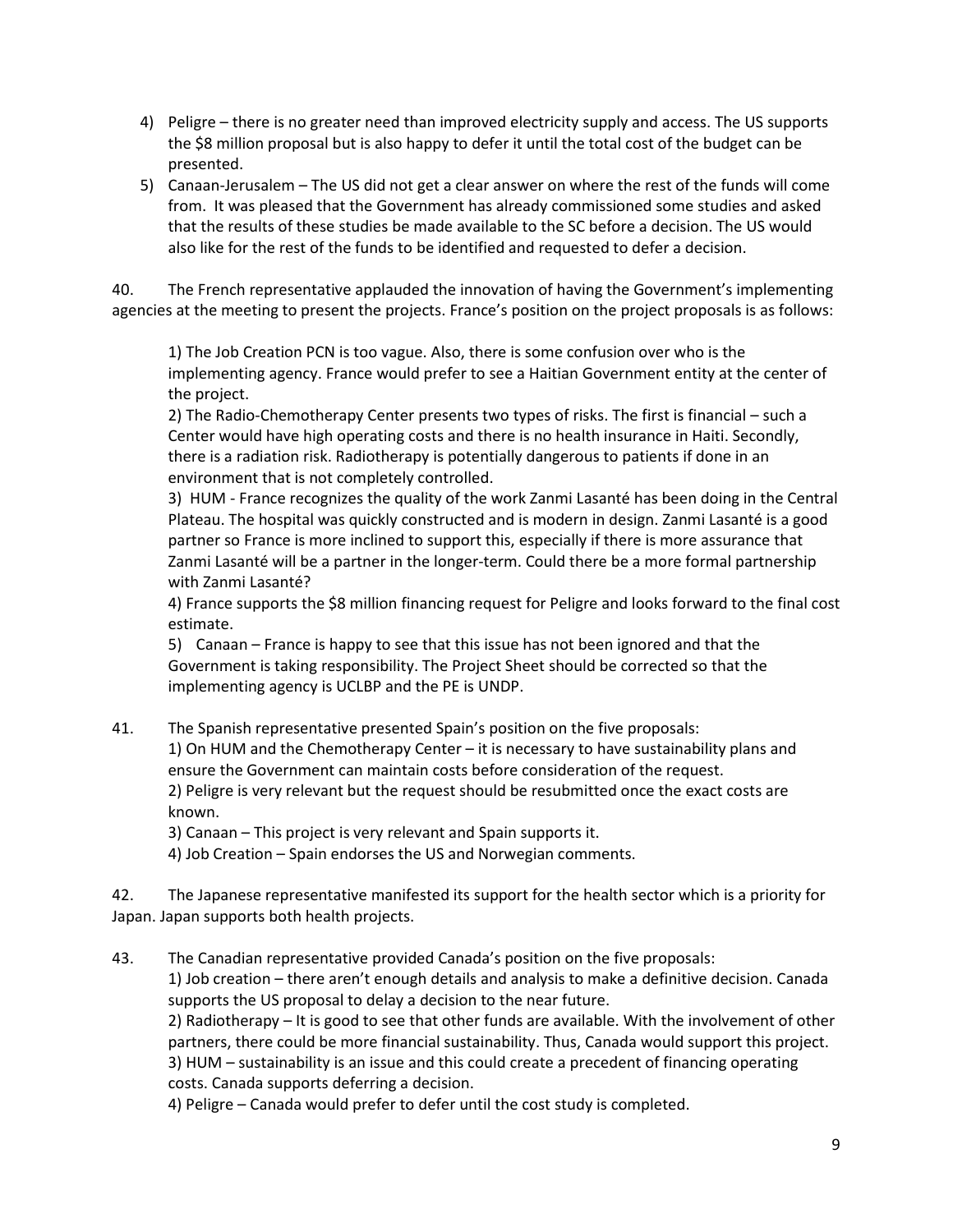5) Canaan – Canada supports the request.

44. The Brazilian representative supported approving the request for the Cancer Center, deferring a decision on the transmission line and determining whether there was a consensus on the remaining proposals.

45. The Norwegian representative presented Norway's comments and positions on the five project proposals:

1) Job creation – this requires a better business development plan and a need to think more about long-term job creation. Norway prefers to defer a decision at this time.

2) HUM – Norway does not oppose this request but agrees with France's comments and recommends approval.

3) Radiotherapy Center – Norway agrees with consensus, taking into accounts the comments, and supports approval.

4) Peligre – this request is supported though it will require updated information on the needed financing.

5) Canaan – Norway supports this request but notes the need for some mitigation measures to avoid pull factor from the provinces.

46. At this time, the MPCE representative clarified that the MPCE has been deeply involved in the design of the Job Creation project. It would ensure that staff be involved in the running of the project. All PCNs had weaknesses. MPCE provided comments on the weaknesses to sectoral ministry and the DIP team is working on the problems. Revised PCNs could address some of these weaknesses.

47. The Chair sought to close the debate and suggested that available funds should be allocated. At this point, the SC members continued to debate the status of each project. For most SC members, there was support to approve the Peligre transmission line (\$8 million); Radiotherapy Center (\$10 million) and Canaan (\$15 million) and to defer decisions on the Job Creation and HUM funding requests.

48. Participants then made the following final comments and observations:

- France reminded the SC of the US and France's proposal to discuss projects then to return to the discussion on financing.
- The acting US representative (Liza Morris) clarified that the US had said that it could support the Chemotherapy Center and the Peligre transmission line.
- The Chair told the SC that the projects would be reviewed once the Partner Entities resubmit the documents.
- The HRF Manager reminded the SC of its procedures. The proposals presented to the SC are to set aside funds for projects; allocation of funding requires that a complete project document be submitted to the SC which can then decide to allocate resources.

49. The Chair then reiterated the US's proposal to support the Peligre and the Radiotherapy Center proposals and sought everyone's agreement. The HRF Manager said that the SC is seeking clarification on the rest of the PCNs and that the SC could have another meeting around the CAED meeting, which is taking place February  $21^{st}$ . Partner Entities can work on the PCNs and send other supporting docs and the updated information can be circulated before February  $21<sup>st</sup>$  or for a virtual meeting.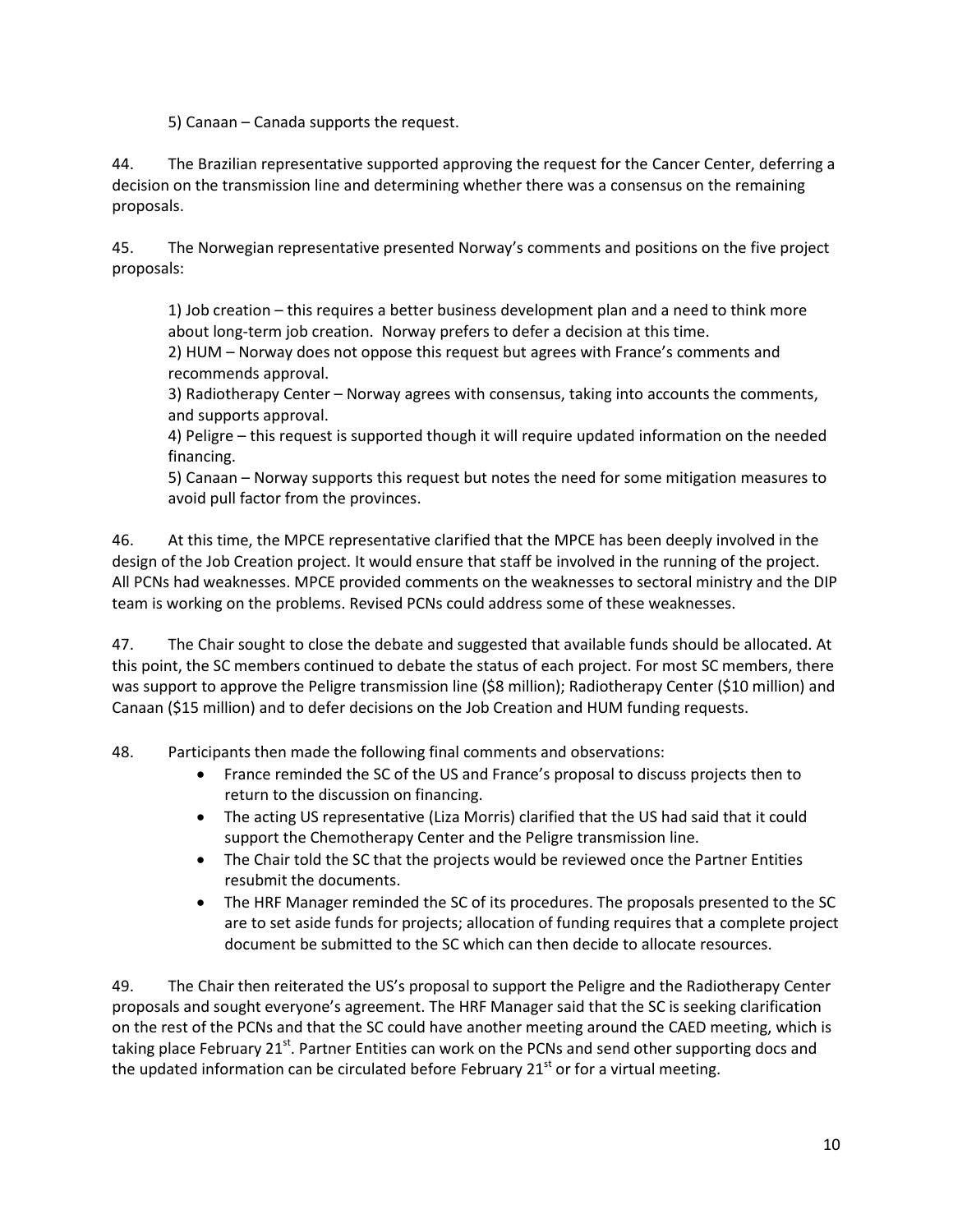**DECISION**: The SC decided to set aside \$8 million for the Peligre transmission line and \$10 million for the Cancer Center.

50. The UN representative then made a plea to SC members to look carefully at the PCNs and the information they contain. She noted that the Project Sheets alone do not provide enough information. The Norwegian representative argued that Canaan should be given priority as it is central to reconstruction. There was consensus that the information should be provided in advance of the next SC meeting so that the remaining three funding requests could be fully considered.

**DECISION**: The UN will work with implementing agencies to address concerns expressed about the three remaining proposals so that they can be fully considered at the next SC meeting. The Canaan-Jerusalem request would be the first to be considered at that meeting.

51. The Chair then re-opened the discussion on the financing gap, noting that the US and Spain still owe a total of \$15 million. Spain responded by saying that it could not transfer its remaining payment of \$10 million because the \$20 million reserved for general budget support has not yet been disbursed. In response, the World Bank representative said that a request for HRF co-financing of its planned budget support operation had not yet been received by the MPCE for review.

52. The French representative then alluded to what it saw was a vicious cycle whereby the money for budget support is not available because the request has not yet been submitted. The SC should decide whether funds should be reserved for budget support. The French contribution of \$32.3 million is preferenced as follows: \$28.6 million for budget support and \$3.7 million for project financing in the education sector. This allocation is clearly indicated in the donor spotlight on France in the last HRF Quarterly Update. It is not possible for France to change this preference by transforming budget support into project assistance. Any change would require a prior authorization by the French Parliament and a modification of the decisions of the AFD Board.

53. The acting US Representative noted that when Mr. Adams had mentioned that the possibility that the \$5 million outstanding from the US could be 'liberated', he meant the US could possibly support allocating the funds for an investment project in the energy/electricity sector, such as the Peligre project with the IDB as Partner Entity. When the assessment for the total cost for Peligre is presented, the US could preference these funds for electricity.

54. The Norwegian representative moved to postpone the agenda item 'Future of the HRF', since the meeting was running late. Similarly, the HRF Manager asked for postponement of the discussion on the benefit concert. The Chair agreed with both proposals.

**DECISION**: The agenda items on the future of the HRF and the benefit concert will be discussed at the next SC meeting.

55. The international NGOs Observer asked whether the SC could provide conditional approval for a project, e.g. for Canaan-Jerusalem. This could possibly speed things up.

56. Responding to the international NGOs Observer's proposal, the French Representative remarked that it is important to let the Canaan project move ahead and enable UCLBP and UNDP to continue elaborating the project. The UN representative said that some preliminary studies have been done in the area. The full amount is larger than the \$15 million proposed, however the HRF financing would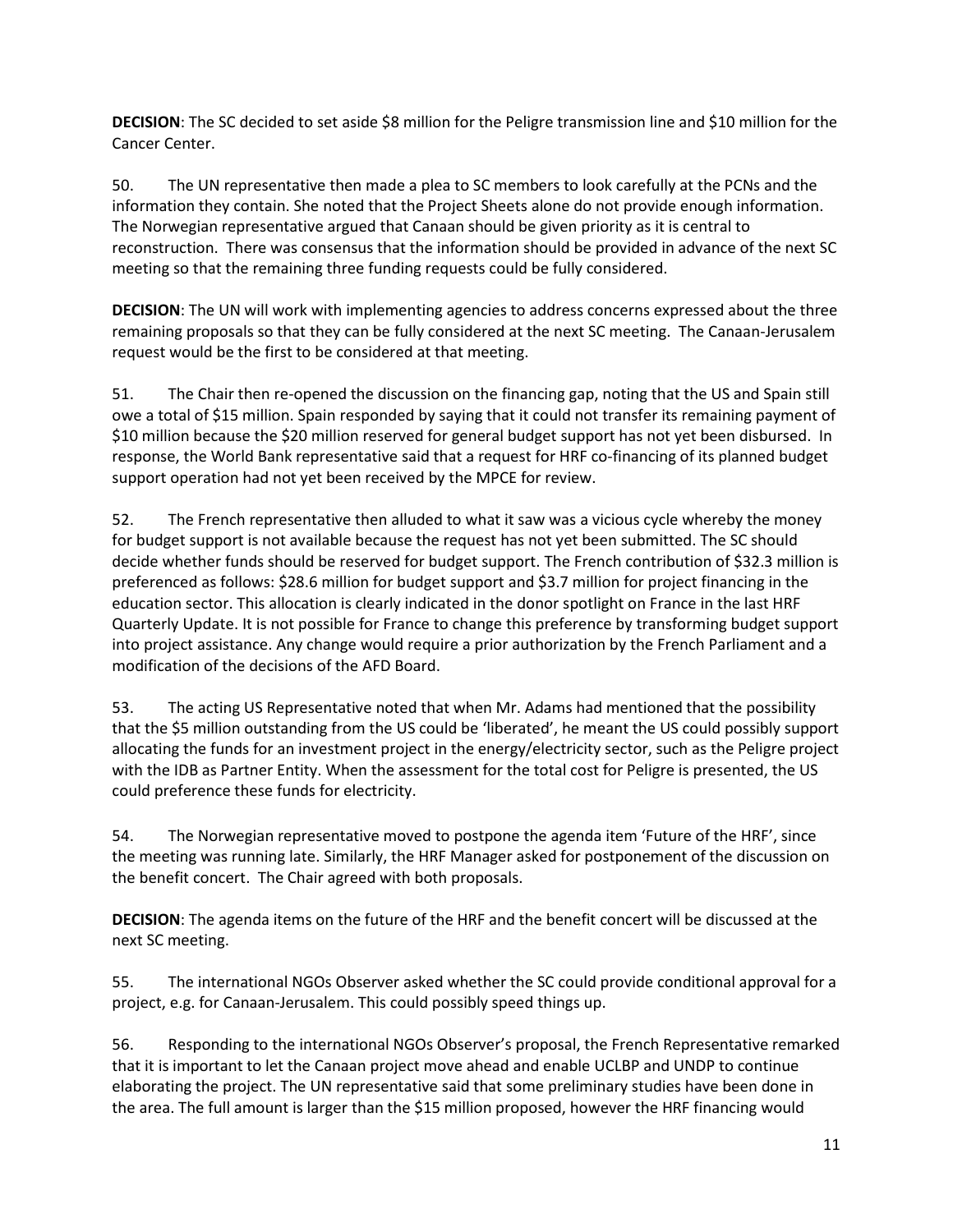allow the program to start moving forward. The US Representative agreed to review this supplementary document before the next SC meeting. The US reiterated that it is not prepared to provide a conditional approval now. The Canadian representative said that even if the project decision is deferred, Canaan should still be considered a priority. The other members of the SC supported this.

57. The Spanish representative (Carmen Rodriguez, replacing Ambassador Ruigomez) remarked that all PCNs lack clarity and need further clarification and should be revised.

58. The Chair stated that since there was no consensus on Canaan (comment: there was a consensus that Canaan should be considered as a priority project), the most important thing would be to set the date of the next meeting. Given the UNDP's constraint for February 20<sup>th</sup>, the date was provisionally set for February 21<sup>st</sup>, following the CAED meeting. The Chair thanked the SC members for their attendance and closed the 9<sup>th</sup> Steering Committee of the HRF.

**DECISION:** The next HRF Steering Committee will be held on or around February 21<sup>st</sup> in Haiti.

|                                            | <b>Brazil</b>                    | Canada                                                                         | <b>Spain</b>                                                                                                                 | <b>US</b>                                                               | <b>France</b>    | Japan | <b>Norway</b>                                                                  |
|--------------------------------------------|----------------------------------|--------------------------------------------------------------------------------|------------------------------------------------------------------------------------------------------------------------------|-------------------------------------------------------------------------|------------------|-------|--------------------------------------------------------------------------------|
| <b>Job Creation</b>                        | Will go<br>with the<br>consensus | Postpone<br>decision                                                           | Postpone<br>decision                                                                                                         | Postpone<br>decision                                                    | Yes <sup>1</sup> |       | Postpone<br>decision                                                           |
| Radiotherapy<br>Center                     | Yes                              | Yes                                                                            | Postpone<br>decision                                                                                                         | Yes                                                                     | Yes              | Yes   | Yes                                                                            |
| <b>Mirebalais</b><br>Hospital              | Will go<br>with the<br>consensus | Postpone<br>decision                                                           | Postpone<br>decision                                                                                                         | Postpone<br>decision                                                    | Yes              | Yes   | Yes                                                                            |
| Peligre-PaP<br><b>Transmission</b><br>Line | Postpone<br>decision             | Postpone<br>decision<br>until study<br>to<br>determine<br>cost is<br>completed | Postpone<br>decision.<br><b>The</b><br>request<br>should be<br>presented<br>again<br>once the<br>exact<br>costs are<br>known | Yes, but<br>postpone<br>decision<br>until total<br>cost is<br>presented | Yes              |       | Yes, but<br>need to<br>update<br>information<br>based on<br>financial<br>needs |
| Canaan-<br>Jerusalem                       | Will go<br>with the<br>consensus | Yes                                                                            | Yes                                                                                                                          | Postpone<br>decision                                                    | Yes              |       | Yes                                                                            |

## **Table 1: Position of each SC Member on the five PCNs presented at SC9**

#### **Table 2: Decisions, Responsibilities and Timeframe**

l  $1$  After SC approval to increase the Financial Reserve by an amount equal to the total contributions from France (USD 32.36 million). Applicable to France's positions on each proposed project.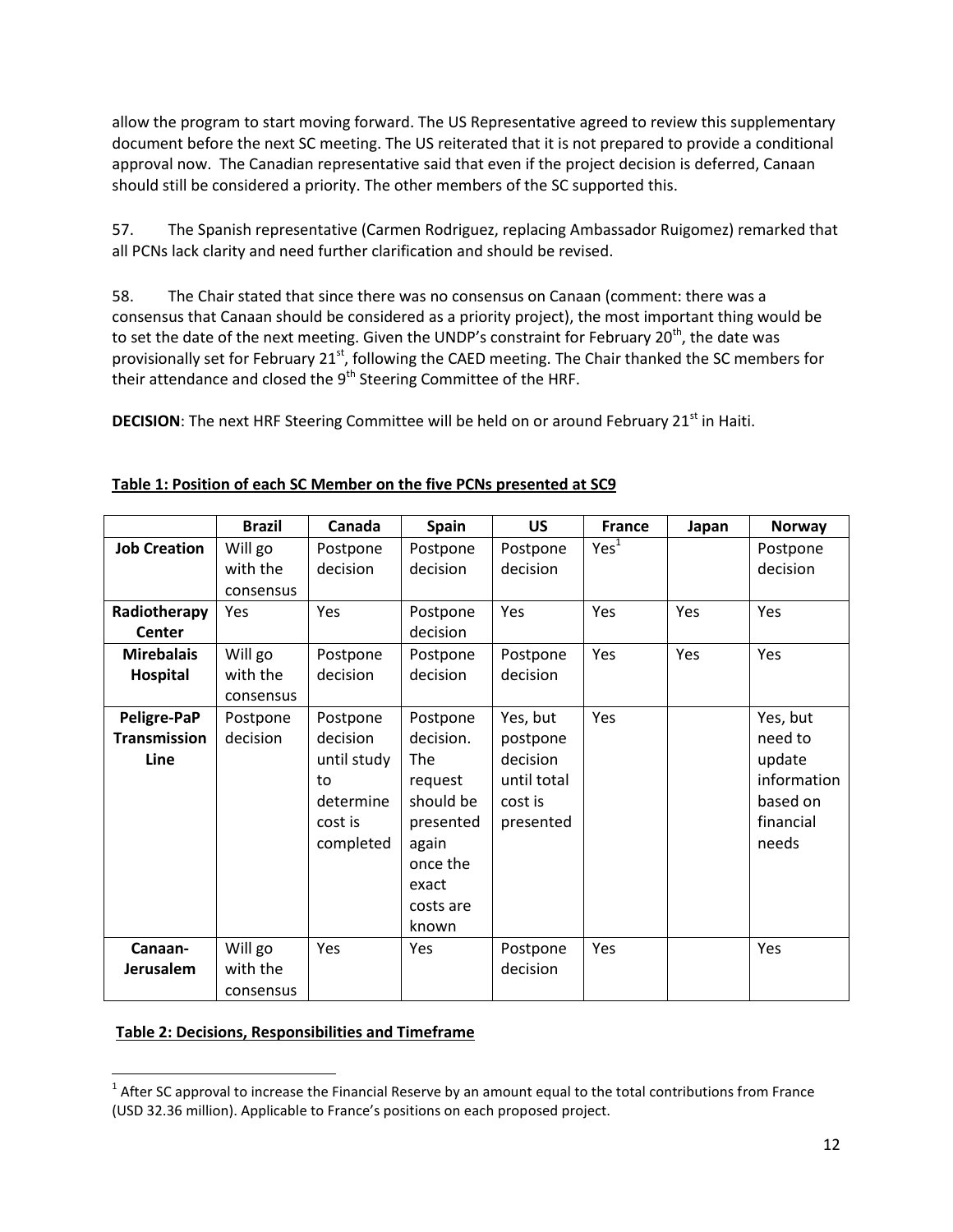| <b>Activity-Task</b>                              | <b>Action</b>                                                                                                  | <b>Responsible</b>             | <b>Timeframe</b>                     |
|---------------------------------------------------|----------------------------------------------------------------------------------------------------------------|--------------------------------|--------------------------------------|
| Disclosure of Secretariat<br>Report               | Posting on Fund's website                                                                                      | Secretariat                    | Immediate                            |
| Disclosure of Financial<br>Report                 | Posting on Fund's website                                                                                      | Trustee/Secretariat            | Immediate                            |
| Approved financing<br>requests                    | Set aside \$8 million for Peligre<br>transmission line and \$10 million for<br>Radio-Chemotherapy Center       | <b>Trustee</b>                 | Immediate                            |
| Unapproved financing<br>requests                  | Additional information to be<br>provided to SC to address their<br>concerns.                                   | UN as Partner<br>Entity        | One week prior to<br>next SC meeting |
| Deferred agenda items<br>for next SC meeting      | Remaining three financing requests<br>to be considered, beginning with<br>Canaan-Jerusalem.                    | Chairperson and<br>Secretariat | Immediate                            |
| New agenda items for<br>next SC meeting           | Items on the future of the HRF and<br>the benefit concert should be<br>included                                | Chairperson and<br>Secretariat | Immediate                            |
| Date of Next Steering<br><b>Committee Meeting</b> | Next SC meeting should be<br>organized around the date of the<br>planned CAED meeting (Feb. 21 <sup>st</sup> ) | Chairperson and<br>Secretariat | Around Feb. 21                       |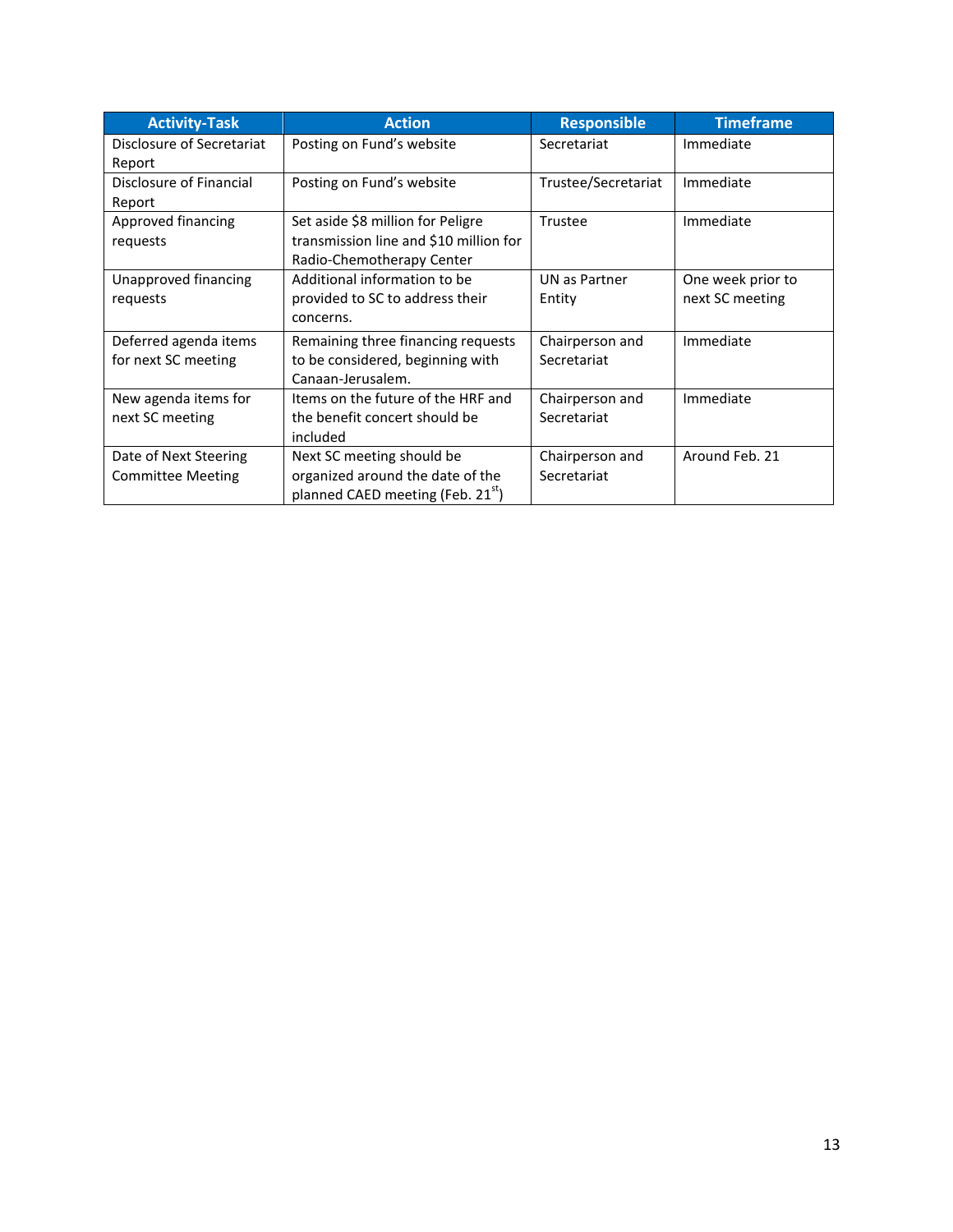## **ANNEX 1** Representatives and Official Observers

#### **Voting members**

Government of Haiti Mr. Yves-Robert Jean Canada Mr. Vincent Lepape Japan Mr. Kenji Kuratomi Norway Ms. Eva Tuft United States Mr. Tom Adams

#### **Partner Entities**

IDB Mr. Peter Sollis

#### **Trustee**

Trustee Mr. Jonathan Caldicott

## **Observers (Official)**

Local Authorities (Maires) Mr. Joseph Gontran "Billy" Louis International NGOs Mr. Dirk Guenther

## **Secretariat**

Administrator and Josef Lloyd Leitmann Operations Officer **Maria Deborah Kim** Communication Officer Berdine Edmond

## **Other participants**

Mr. Alfred Metellus (MEF) Mr. Claude Grand Pierre (MPCE) Ms. Aurelie Boukobza (Prime Minister's Office) Ms. Teresa Barba Mr. Gregory Mevs (Finland) Mrs. Rie Inoue (Japan) Mr. Yuji Takahashi (Japan) Mr. Karl Noel (Japan) Mr. Joel Boutroue (Norway) Mr. Iver Williksen (Norway)

Chair Ms. Marie-Carmelle Jean Marie, Chairperson and Minister of Economy and Finance Brazil Mr. Nelson Antonio Tabajara Spain Mr. Manuel Hernández Ruigomez France **Mr. Pierre Duquesne / Mr. Yves Malpel** 

UN Ms. Sophie de Caen World Bank and IFC Mr. Alexandre Abrantes

# Local Authorities (Casecs) Mr. Raoul Pierre-Louis (absent) Diaspora Mr. Joseph M.G. Bernadel (absent) National NGOs Ms. Carmèle Rose-Anne Auguste (absent) Private Sector M. Reginald Boulos (absent)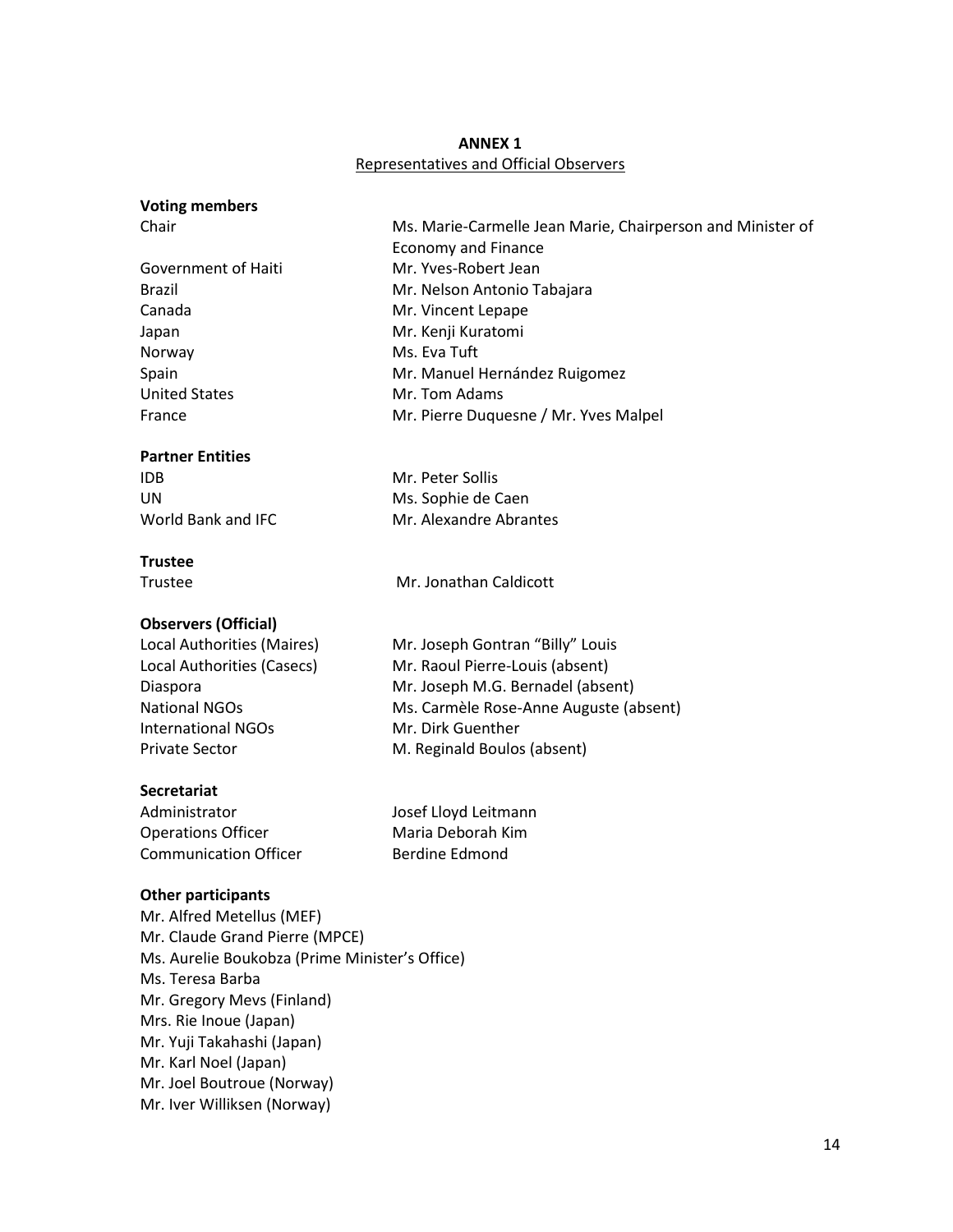Ms. Liza Morris (USA) Ms. Marguerite Siemer (USA) Mr. John Robinson (USA) Ms. Laura Gassman (USA) Ms. Maria Civit (Spain) Ms. Carmen Rodriguez (Spain) Ms. Luciana Farnesi (Brazil) Mr. Michel Bonenfant (UNOPS) Ms. Katyna Argueta Membreno (UNDP) Ms. Elisabeth Diaz (UNDP) Mr. Odnell David (UCLBP) Mr. Alejandro Pacheco (UNDP) Dr. Jean Ronald Cornely (MSPP) Dr. Jean Patrick Alfred (MSPP) Dr. Maxi Raymonvil (MSPP) Mr. Jean Antoine Alceus (EDH) Mr. Camille Cange (EDH)